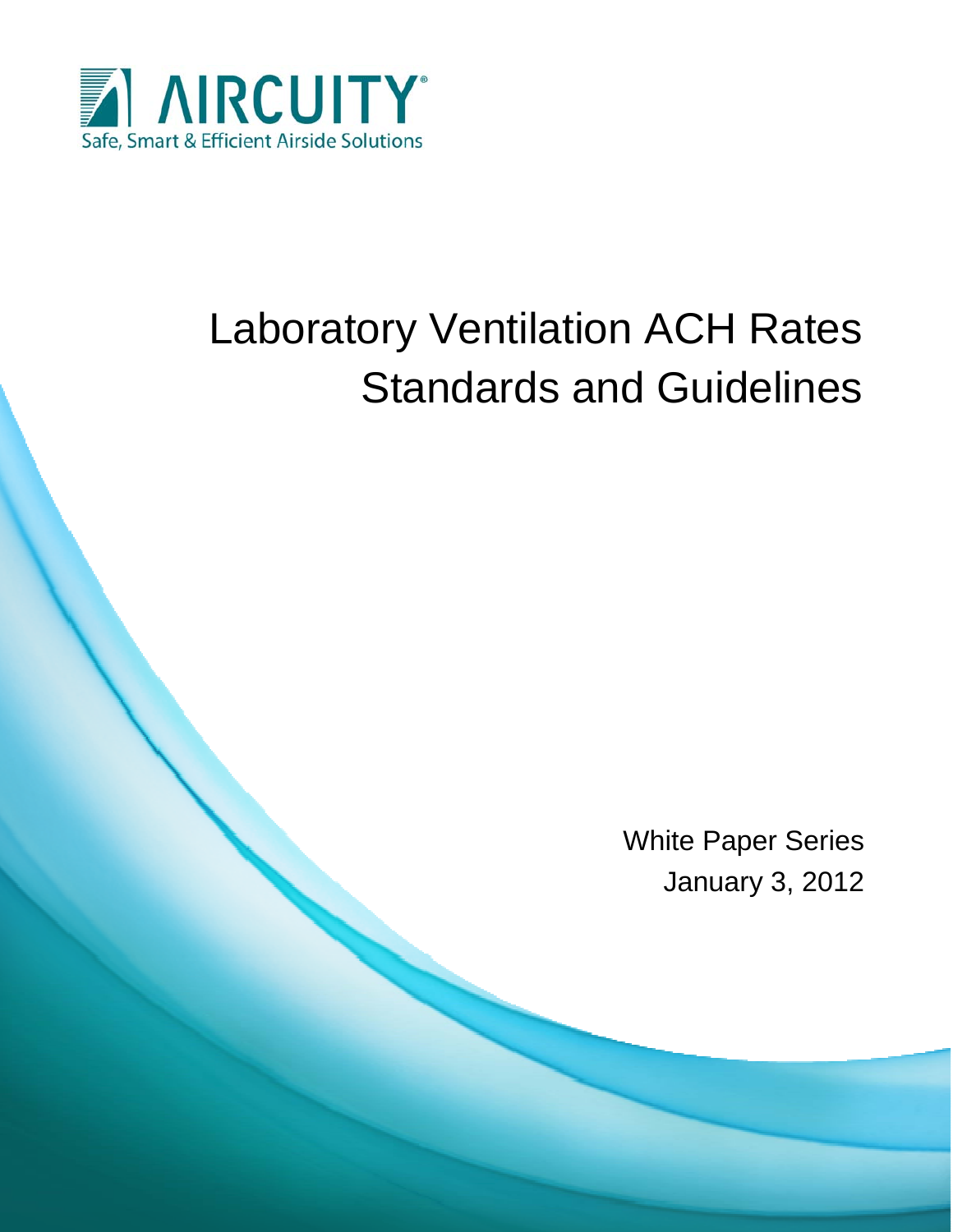# **Table of Contents**

| 1.0 |                                                                         |  |
|-----|-------------------------------------------------------------------------|--|
| 2.0 |                                                                         |  |
| 3.0 |                                                                         |  |
| 1.  |                                                                         |  |
| 2.  | US OSHA (Occupational Safety and Health Administration) Regulations 3   |  |
| 3.  |                                                                         |  |
| 4.  |                                                                         |  |
| 5.  | ASHRAE 62.1 Standard on Ventilation for Acceptable Indoor Air Quality 5 |  |
| 6.  |                                                                         |  |
| 7.  |                                                                         |  |
| 8.  |                                                                         |  |
| 4.0 |                                                                         |  |
| 1.  | Yale Article Published in the Journal of Chemical Health and Safety 13  |  |
| 2.  | Demand Based Control Study Article Published in the ASHRAE Journal14    |  |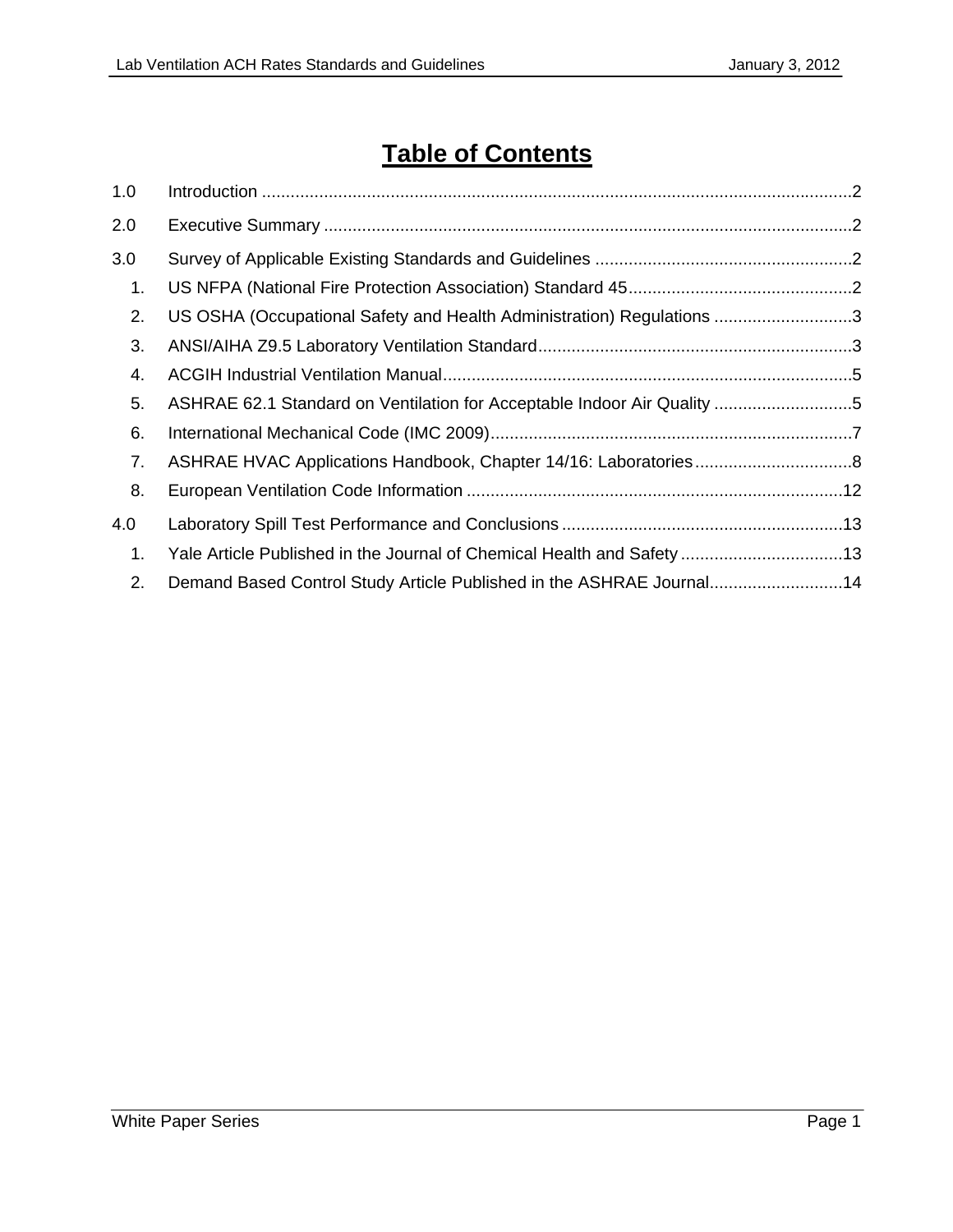# <span id="page-2-0"></span>**1.0 Introduction**

This document provides an overview of current US and European design practices, standards, and regulations regarding laboratory air change rate minimums for dilution ventilation.

# **2.0 Executive Summary**

In the US and Europe there are no prescriptive requirements for air change rates in labs other than the ASHRAE 62.1-2010 fresh air requirements for university/college laboratories that corresponds to about 1.2 ACH (.18 cfm/sq. ft or  $0.9$ l/s/m<sup>2</sup>). In terms of recommended levels, standards are also significantly moving away from the prescribed values of the past to a more performance based approach based on the specific requirements of a given lab space.

# **3.0 Survey of Applicable Existing Standards and Guidelines**

The following codes and standards have existing or past sections relating to laboratory air change rates.

# *1. US NFPA (National Fire Protection Association) Standard 45*

The NFPA 45 standard is the US Standard on *Fire Protection for Laboratories Using Chemicals*. The previous version of this standard, NFPA 45-2004, had no actual requirements on Lab ACHs, although in the non-binding appendix of the standard there were some recommendations relating to lab ACHs that in the past had been sometimes used as a design practice. The text of these recommendations was as follows:

*A.8.2.2: A minimum ventilation rate for unoccupied laboratories (e.g., nights and weekends) is*  four room air changes per hour. Occupied laboratories typically operate at rates of greater *than eight room air changes per hour, consistent with the conditions of use for the laboratory. It is not the intent of the standard to require emergency or standby power for laboratory ventilation systems.* 

However, this text and any mention of specifying lab ACHs was eliminated in the current NFPA 45 – 2011 standard that just recently issued:

*A.8.2.2: It is not the intent of this standard to require emergency or standby power for laboratory ventilation systems.* 

The only remaining reference to lab ventilation is as follows which did not change between the 2004 and 2011 versions and does not provide any prescriptive rates:

*8.2.2\* Laboratory units and laboratory hoods in which chemicals are present shall be continuously ventilated under normal operating conditions*.

As such with the 2011 version, NFPA is now silent on prescribing any lab air change rates other than to require continuous ventilation.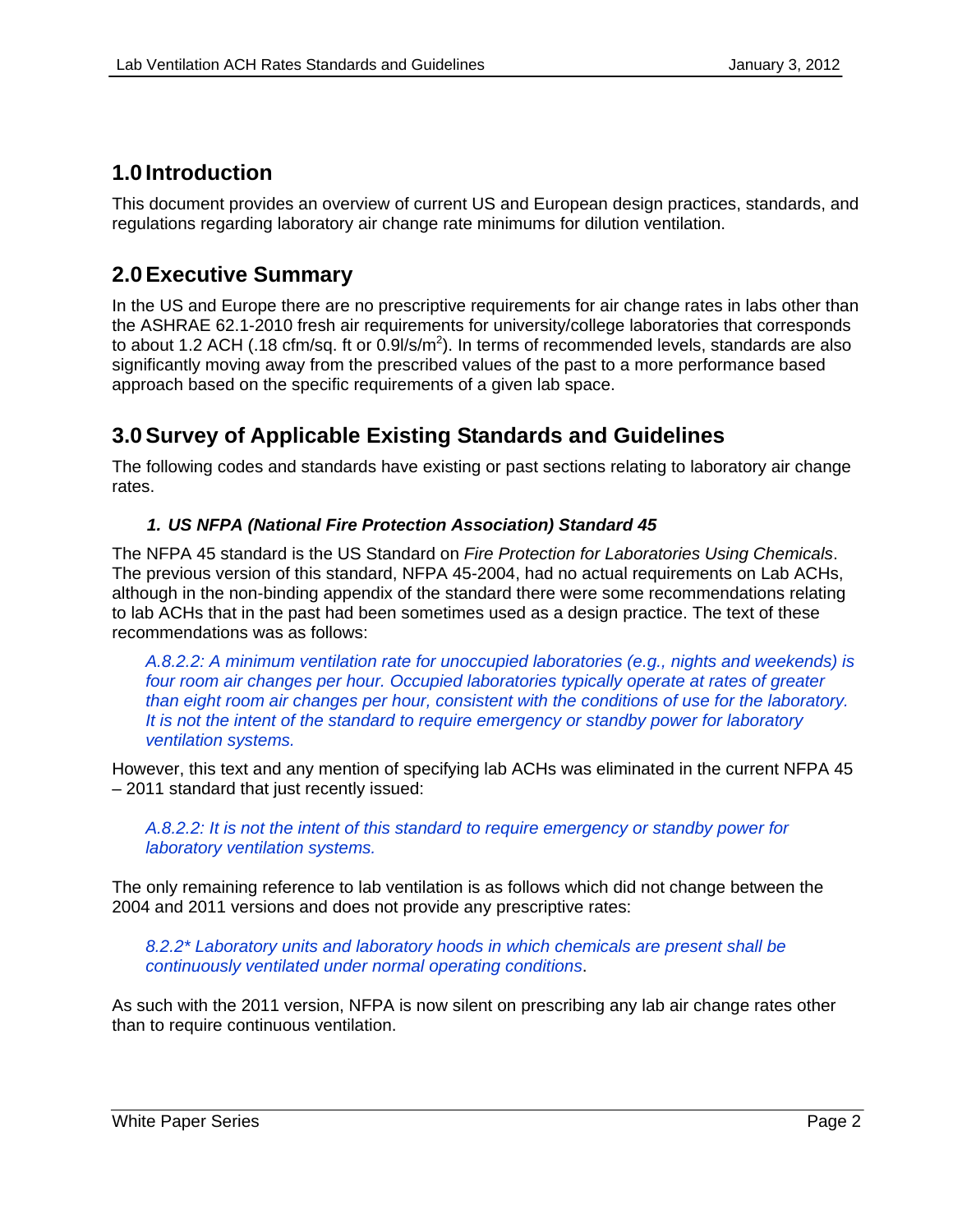## *2. US OSHA (Occupational Safety and Health Administration) Regulations*

<span id="page-3-0"></span>OSHA in the US provides little guidance on air change rates for labs. The only reference OSHA has to laboratory air change rates is quite old and is from a document published on January 31, 1990 titled *"Occupational Exposures to Hazardous Chemicals in Laboratories; Final Rule"* and was published in the Federal Register as 29 CFR Part 1910.

This document does not provide any prescriptive rates for minimum air change rates and mainly required the creation of a Chemical Hygiene Plan by employers to document procedures, policies, and work practices to ensure workers would be protected from hazardous substances. The definition of what specifically should be in the plan was left to the employers. A representative example of a Chemical Hygiene Plan that could be used as guidance for an employer to create their own Plan was provided in this document but was specifically marked as being nonmandatory. This non-mandatory plan was extracted from a 1981 book entitled *"Prudent Practices for* Handling Hazardous Chemicals in Laboratories".

Under *"Section C. The Laboratory Facility"* the following sections 4(a) and 4(f) are the only sections potentially relevant to lab air change rates:

#### *4. Ventilation*

*(a) General laboratory ventilation. This system should: Provide a source of air for breathing and for input to local ventilation devices (199); it should not be relied on for protection from toxic substances released into the laboratory (198); ensure that laboratory air is continually replaced, preventing increase of air concentrations of toxic substances during the working day (194); direct air flow into the laboratory from non-laboratory areas and out to the exterior of the building (194).* 

*(f) Performance. Rate: 4-12 room air changes/hour is normally adequate general ventilation if local exhaust systems such as hoods are used as the primary method of control [194]."* 

The only reference to air change rates as noted above are not mandatory nor are they even recommendations but rather indications of what is *normally adequate general ventilation* if hoods are used. Additionally, the range is quite broad being 4 to 12 ACH and as written does not really preclude the use of lower rates.

## *3. ANSI/AIHA Z9.5 Laboratory Ventilation Standard*

The 2003 version of this standard is the latest published version of this standard. With respect to laboratory air change rates and ventilation the standard does not take a prescriptive approach. The format of this standard is that it has both a requirements section as expressed by the use of "shall", and a recommended section that provides description and explanation of the requirements plus suggested good practices as expressed by the use of "should." The text of the relevant sections is as follows:

 *Section 2.1.2 - Volume Flow Rates/Room Ventilation Rate (2003):*

Requirements:

*The specific room ventilation rate shall be established or agreed upon by the owner or his/her designee.*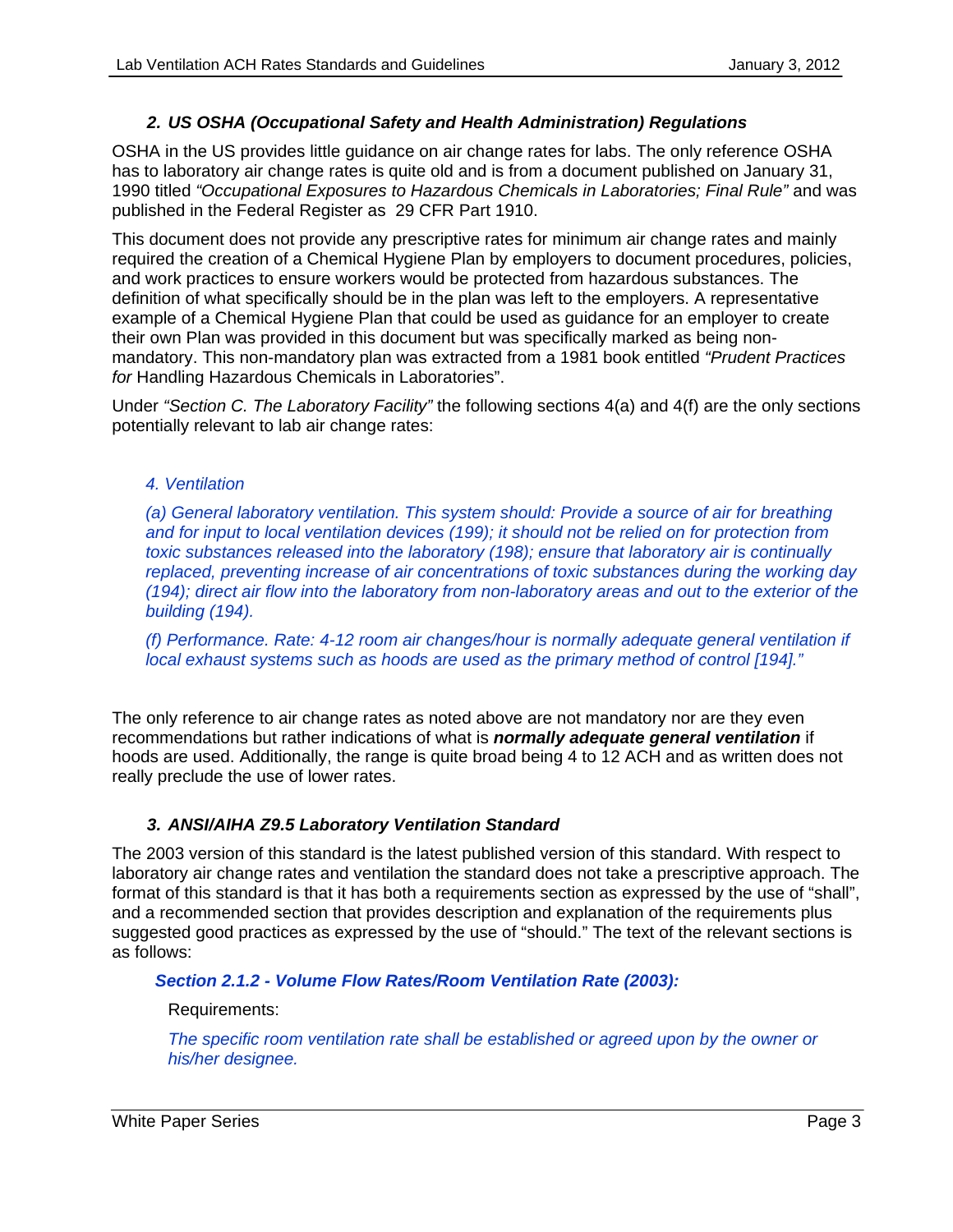#### Recommendations:

*Since a ventilation system designer cannot know all possible laboratory operations, chemicals to be utilized, and their potential for release of fumes and other toxic agents, one air exchange rate (air changes per hour) cannot be specified that will meet all conditions. Furthermore, air changes per hour is not the appropriate concept for designing contaminant control systems. Contaminants should be controlled at the source.* 

#### *Section 2.1.4 - Dilution Ventilation (2003)*

Requirements:

*Dilution ventilation shall be provided to control the buildup of fugitive emissions and odors in the laboratory.* 

#### Recommendations:

*Control of hazardous chemicals by dilution alone, in the absence of adequate laboratory chemical hoods, seldom is effective in protecting laboratory users. Because the exhaust from that type of system must be discharged to the outside or treated intensively before being used as return air, these systems usually are not economical for controlling exposure to hazardous materials compared with use of local exhaust hoods.* 

The latest version and content of the ANSI/AIHA Z9.5 standard has been completed, voted on and was approved. It is now in the process of being properly formatted to ANSI requirements and should be published in the first quarter of 2012.The new language of what should be named the Z9.5-2012 standard is similar to the 2003 standard but provides some additional clarification language beyond what the 2003 standard stated as noted below:

#### *Section 2.1.2 - Laboratory (Room) Ventilation Rate (2012)*

Requirements:

*The specific room ventilation rate shall be established or agreed upon by the owner or his or her designee.* 

Recommendations:

*Ventilation is a tool for controlling exposure. Contaminants should be controlled at the source. Potential sources should be identified and exposure control devices should be specified as appropriate to control emissions at the source. (See sections 3 and 4) All sources and assumptions should be clearly defined and documented.* 

*An air exchange rate (air changes per hour) cannot be specified that will meet all conditions. Furthermore, air changes per hour is not the appropriate concept for designing contaminant control systems.* 

*Excessive airflow with no demonstrable safety benefit other than meeting an arbitrary air change rate can waste considerable energy.*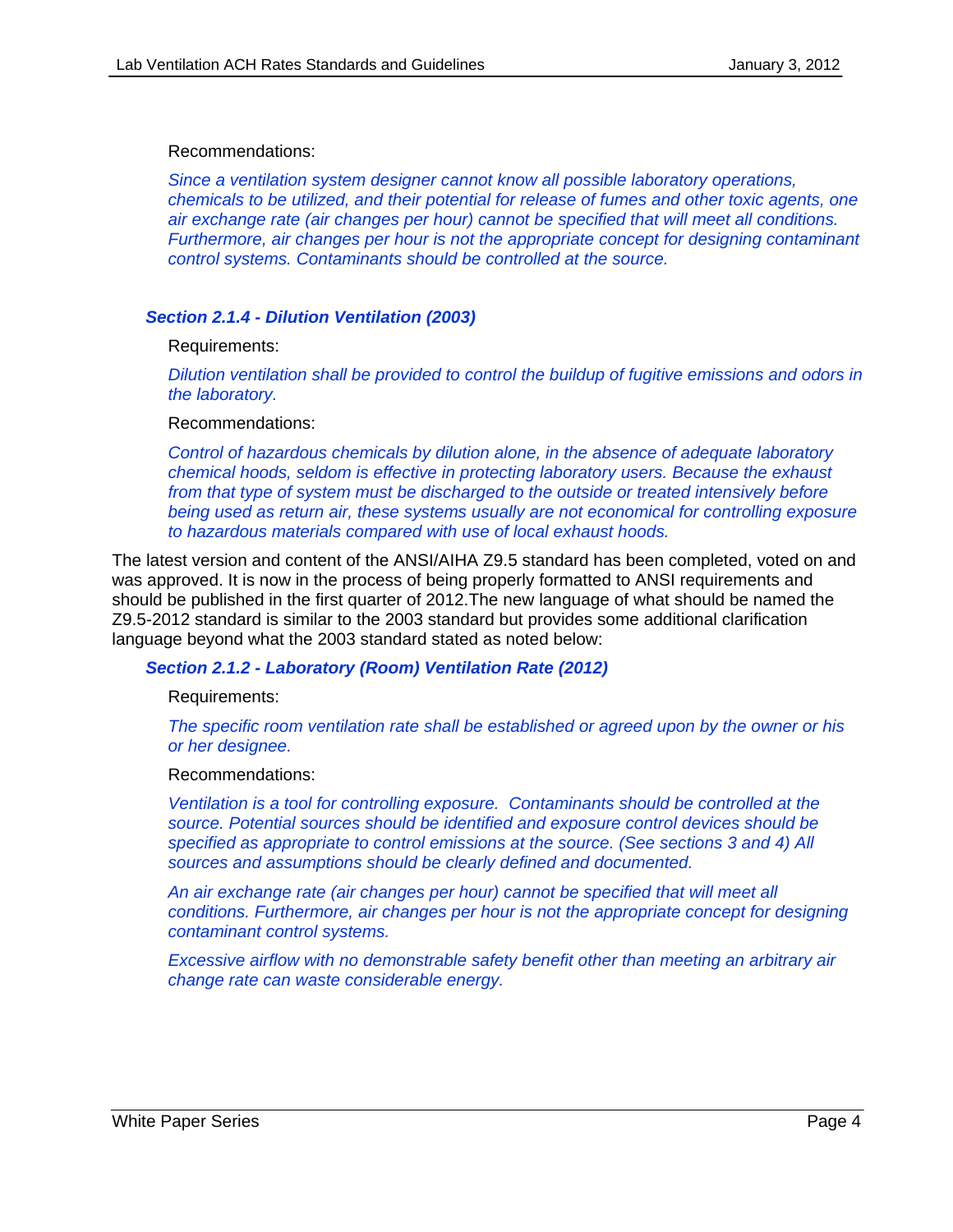#### <span id="page-5-0"></span>*Section 2.1.3 - Dilution Ventilation*

#### Requirements:

*Dilution ventilation shall be provided to control the buildup of fugitive emissions and odors in the laboratory. The dilution rate shall be expressed in terms of exhaust flow in negatively pressurized laboratories and supply flow in positively pressurized laboratories.* 

#### Recommendations:

*Control of hazardous chemicals by dilution alone, in the absence of adequate laboratory fume hoods, is seldom effective in protecting laboratory users. It is almost always preferable to capture contaminants at the source, than attempt to displace or dilute them by room ventilation. Nevertheless, dilution or displacement may remove contaminants not captured by a specifically applied device.* 

*The quantity of dilution (or displacement) ventilation required is a subject of controversy. Typical dilution ventilation rates can range from 4 to 10 air changes per hour depending on heating, cooling, and comfort needs and the number and size of exposure control devices.* 

As noted above in this recommendations section, like with the old OSHA regulations, the new 2012 ANSI standard is giving a range of what is typically used in the industry vs. providing any strict guidance as to what should be used as a minimum or recommended lab ACH level. In fact, in both versions of the standard the recommendations clearly state that setting a fixed ACH rate for a laboratory for all conditions is not the appropriate design approach.

#### *4. ACGIH Industrial Ventilation Manual*

A well known and frequently published handbook of the American Conference of Governmental Industrial Hygienists (ACGIH) is entitled, *"Industrial Ventilation, A Manual of Recommended Practice."* The current revision is the 27<sup>th</sup> edition. A representative quote from the manual's 22nd edition published in 1995 states on page 7-5 that:

 *"'Air changes per hour' or 'air changes per minute' is a poor basis for ventilation criteria where environmental control of hazards, heat, and/or odors is required. The required ventilation depends on the problem, not on the size of the room in which it occurs."* 

## *5. ASHRAE 62.1 Standard on Ventilation for Acceptable Indoor Air Quality*

This is the definitive standard in the US as well as many parts of the world on ventilation rates for buildings. Many codes and other standards reference the information and tables in this standard. The standard itself has gone through considerable revisions over the last 10 years with versions published in 2001, 2004, 2007 and most recently in 2010. There was a major change moving from 2001 to 2004 which changed the basis of the recommendations from strictly a flow per person requirement to a combination of a flow per person requirement plus a flow per unit area requirement.

Regarding laboratory ventilation, there was confusion introduced in 2004 when the occupancy category *"Science Laboratory"* which was under the *"Educational"* spaces section was introduced. This category had a fresh air minimum requirement of 0.18 cfm/sq. ft (0.9 l/s/m²) or about 1.2 ACH for a room with a 9 foot ceiling. There was also a higher exhaust requirement stated of 1 cfm/sq. ft or about 6 ACH that was listed for a different category labeled as *"Science Lab Classrooms" in the*  Minimum Exhaust Rates table (6-4). The latter was intended to refer to non-college/university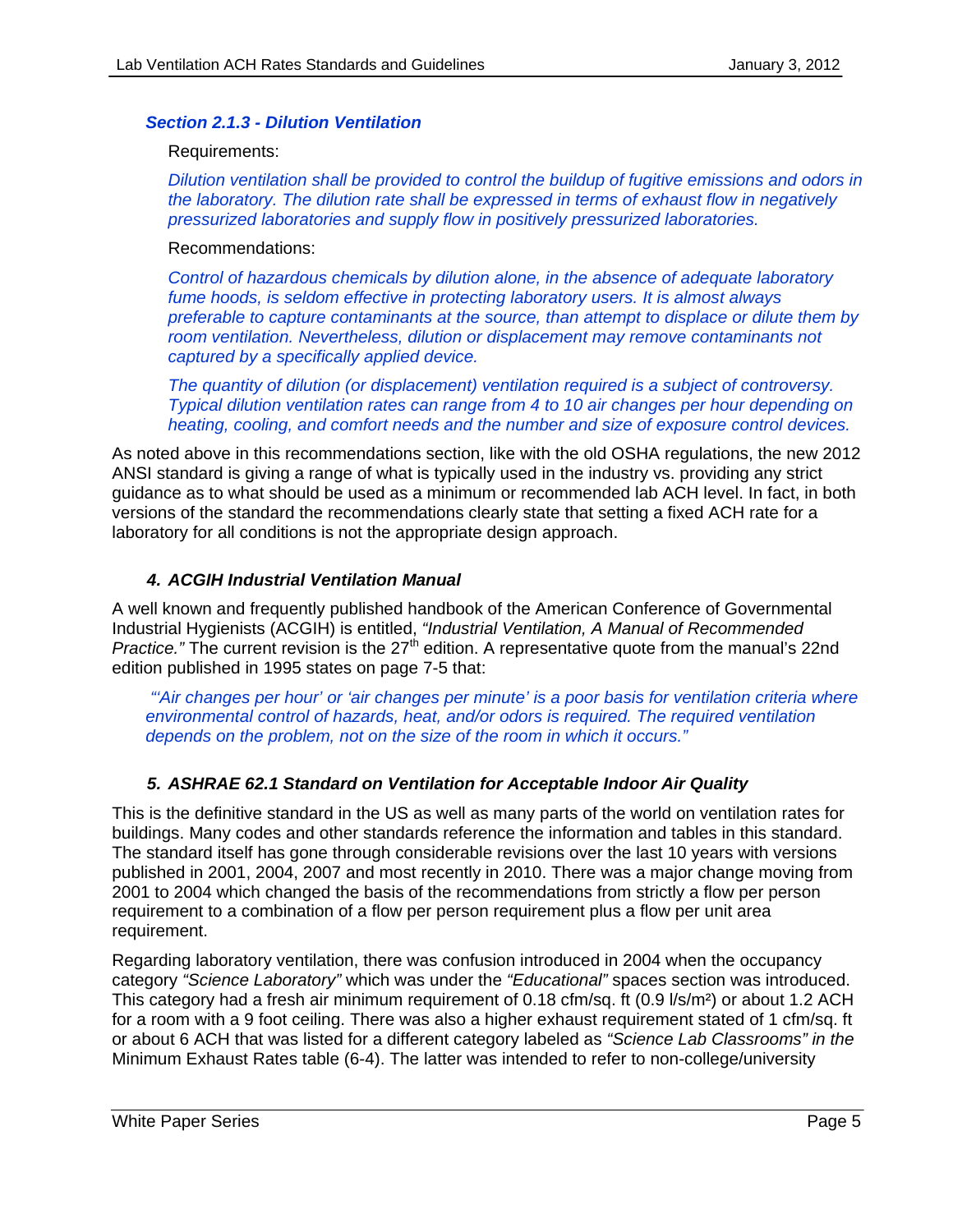science classrooms with only moderate contaminant concentrations that might be mildly irritating or mildly offensive, most typically for high school (grades 9-12) or technical training schools. However, the terminology and lack of other lab categories was confusing and ambiguous. In 2006 this was corrected by an addendum to 62.1-2004 that was included in the 62.1-2007 version and is unchanged in the 62.1-2010 version.

This 2006 revision clarified the distinction between university/college laboratories and lower level educational facilities such as high school or technical training schools by creating a new occupancy category in the educational spaces section entitled *"University/college laboratories"*. This category had the same 0.18 cfm/sq. ft minimum space ventilation level as the educational science laboratory category as shown below:

|                                           | <b>People Outdoor</b><br><b>Air Rate</b><br>$R_p$ |                                                              | <b>Area Outdoor</b><br>Air Rate<br>$R_a$ |     |              | <b>Default Values</b>                    |                                                  |     |                     |
|-------------------------------------------|---------------------------------------------------|--------------------------------------------------------------|------------------------------------------|-----|--------------|------------------------------------------|--------------------------------------------------|-----|---------------------|
| Occupancy<br>Category                     |                                                   |                                                              |                                          |     | <b>Notes</b> | <b>Occupant Density</b><br>(see Note 4)  | <b>Combined Outdoor</b><br>Air Rate (see Note 5) |     | Air<br><b>Class</b> |
|                                           |                                                   | cfm/person L/s person cfm/ft <sup>2</sup> L/s m <sup>2</sup> |                                          |     |              | #/1000 ft <sup>2</sup><br>or #/100 $m^2$ | cfm/person L/s person                            |     |                     |
| <b>Correctional Facilities</b>            |                                                   |                                                              |                                          |     |              |                                          |                                                  |     |                     |
| Cell                                      | 5                                                 | 2,5                                                          | 0.12                                     | 0.6 |              | 25                                       | 10                                               | 4.9 | 2                   |
| Dayroom                                   | 5                                                 | 2.5                                                          | 0.06                                     | 0.3 |              | 30                                       | $\mathbf 7$                                      | 3.5 | 1                   |
| <b>Guard stations</b>                     | 5                                                 | 2.5                                                          | 0.06                                     | 0.3 |              | 15                                       | 9                                                | 4.5 | 1                   |
| Booking/waiting                           | 7.5                                               | 3.8                                                          | 0.06                                     | 0.3 |              | 50                                       | 9                                                | 4.4 | 2                   |
| <b>Educational Facilities</b>             |                                                   |                                                              |                                          |     |              |                                          |                                                  |     |                     |
| Daycare (through age 4)                   | 10                                                | 5                                                            | 0.18                                     | 0.9 |              | 25                                       | 17                                               | 8.6 | 2                   |
| Daycare sickroom                          | 10                                                | 5                                                            | 0.18                                     | 0.9 |              | 25                                       | 17                                               | 8.6 | 3                   |
| Classrooms (ages 5–8)                     | 10                                                | 5                                                            | 0.12                                     | 0.6 |              | 25                                       | 15                                               | 7.4 | 1                   |
| Classrooms (age 9 plus)                   | 10                                                | 5                                                            | 0.12                                     | 0.6 |              | 35                                       | 13                                               | 6.7 | 1                   |
| Lecture classroom                         | 7.5                                               | 3.8                                                          | 0.06                                     | 0.3 |              | 65                                       | 8                                                | 4.3 | 1                   |
| Lecture hall (fixed seats)                | 7.5                                               | 3.8                                                          | 0.06                                     | 0.3 |              | 150                                      | 8                                                | 4.0 | 1                   |
| Art classroom                             | 10                                                | 5                                                            | 0.18                                     | 0.9 |              | 20                                       | 19                                               | 9.5 | $\overline{2}$      |
| <b>Science laboratories</b>               | 10                                                | 5                                                            | 0.18                                     | 0.9 |              | 25                                       | 17                                               | 8.6 | $\overline{2}$      |
| University/college<br><b>laboratories</b> | 10                                                | 5                                                            | 0.18                                     | 0.9 |              | 25                                       | 17                                               | 8.6 | $\overline{2}$      |
| Wood/metal shop                           | 10                                                | 5                                                            | 0.18                                     | 0.9 |              | 20                                       | 19                                               | 9.5 | $\overline{2}$      |
| Computer lab                              | 10                                                | 5                                                            | 0.12                                     | 0.6 |              | 25                                       | 15                                               | 7.4 | $\mathbf{1}$        |
| Media center                              | 10                                                | 5                                                            | 0.12                                     | 0.6 | A            | 25                                       | 15                                               | 7.4 | $\mathbf{1}$        |
| Music/theater/dance                       | 10                                                | 5                                                            | 0.06                                     | 0.3 |              | 35                                       | 12                                               | 5.9 | 1                   |
| Multi-use assembly                        | 7.5                                               | 3.8                                                          | 0.06                                     | 0.3 |              | 100                                      | 8                                                | 4.1 | 1                   |

| TABLE 6-1 | <b>MINIMUM VENTILATION RATES IN BREATHING ZONE</b>                                                  |
|-----------|-----------------------------------------------------------------------------------------------------|
|           | (This table is not valid in isolation: it must be used in conjunction with the accompanying notes.) |

Additionally, the "Science lab classrooms" terminology in the Minimum Exhaust Rates table, 6-4 was changed to *"Educational science laboratories"* to match the non-university category in Table 6-1, Minimum Ventilation Rates in Breathing Zone. Importantly, the new university/college laboratory category was specifically excluded from the Minimum Exhaust Rates requirements table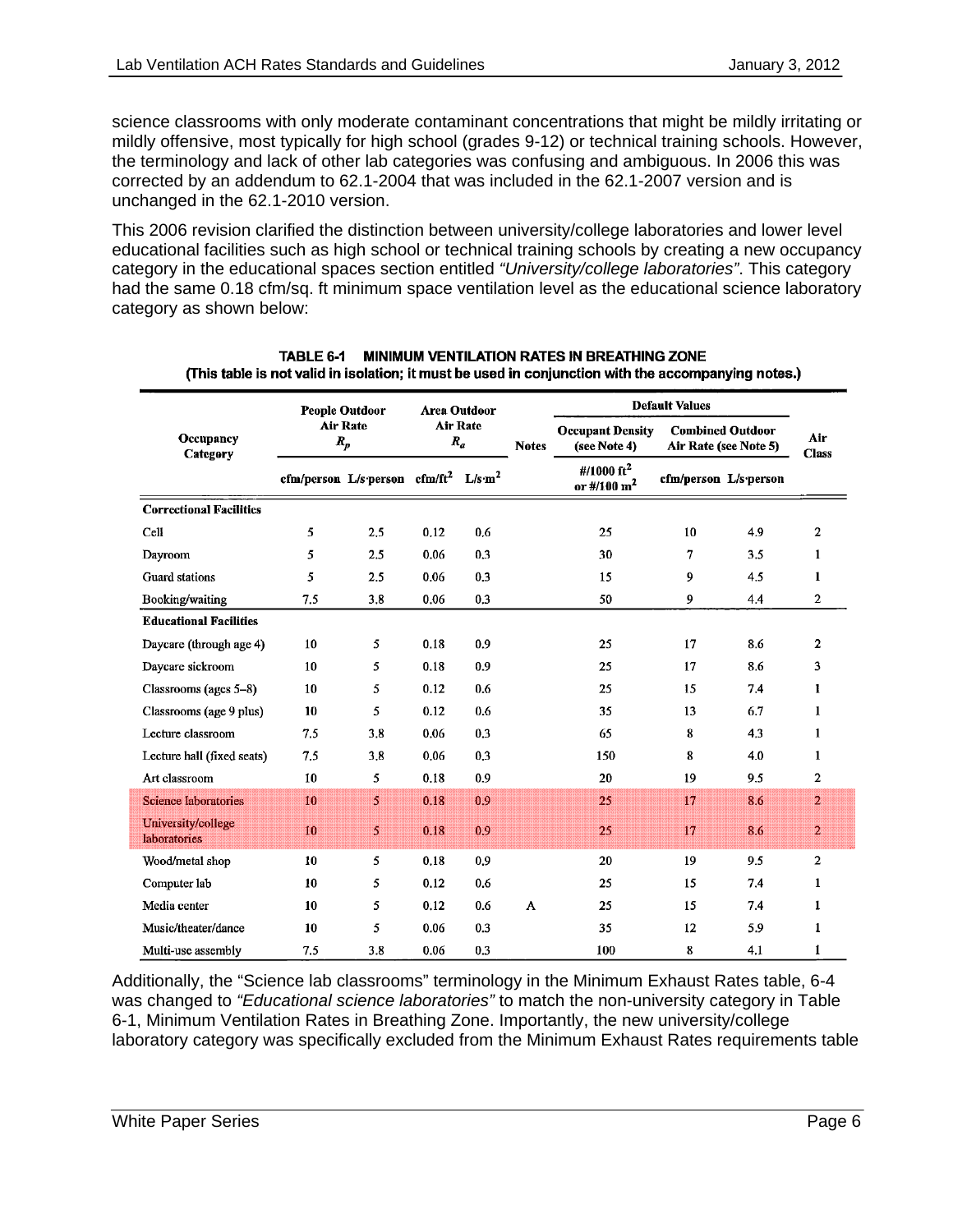<span id="page-7-0"></span>as well as any reference to research or non-educational laboratories. This is all shown in Table 6-4, Minimum Exhaust Rates flow requirements from the 2007 and 2010 standards.

| <b>Occupancy Category</b>               | <b>Exhaust Rate,</b><br>cfm/unit | <b>Exhaust Rate,</b><br>$cfm/ft^2$ | <b>Notes</b> | <b>Exhaust Rate,</b><br>$L/s$ unit | <b>Exhaust Rate,</b><br>$L/s \, m^2$ | Air<br><b>Class</b> |
|-----------------------------------------|----------------------------------|------------------------------------|--------------|------------------------------------|--------------------------------------|---------------------|
| Arenas                                  |                                  | 0.50                               | B            |                                    | $\overline{\phantom{0}}$             | 1                   |
| Art classrooms                          |                                  | 0.70                               |              |                                    | 3.5                                  | $\overline{2}$      |
| Auto repair rooms                       |                                  | 1.50                               | A            |                                    | 7.5                                  | $\overline{2}$      |
| Barber shops                            |                                  | 0.50                               |              |                                    | 2.5                                  | $\overline{a}$      |
| Beauty and nail salons                  |                                  | 0.60                               |              |                                    | 3.0                                  | 2                   |
| Cells with toilet                       |                                  | 1.00                               |              |                                    | 5.0                                  | $\overline{2}$      |
| Copy, printing rooms                    |                                  | 0.50                               |              |                                    | 2.5                                  | 2                   |
| Darkrooms                               |                                  | 1.00                               |              | ш.                                 | 5.0                                  | 2                   |
| <b>Educational science laboratories</b> | ₩                                | 1.00                               |              | ₩                                  | 5.0                                  | $\overline{2}$      |
| Janitor closets, trash rooms, recycling | -                                | 1.00                               |              | $\overline{\phantom{0}}$           | 5.0                                  | 3                   |
| Kitchenettes                            | --                               | 0.30                               |              |                                    | 1.5                                  | 2                   |
| Kitchens-commercial                     |                                  | 0.70                               |              |                                    | 3.5                                  | 2                   |
| Locker/dressing rooms                   |                                  | 0.25                               |              |                                    | 1.25                                 | $\overline{2}$      |
| Locker rooms                            |                                  | 0.50                               |              |                                    | 2.5                                  | $\mathbf{z}$        |
| Paint spray booths                      |                                  | $\overline{\phantom{0}}$           | F            |                                    |                                      | 4                   |
| Parking garages                         |                                  | 0.75                               | C            | $\overline{\phantom{0}}$           | 3.7                                  | 2                   |
| Pet shops (animal areas)                |                                  | 0.90                               |              |                                    | 4.5                                  | $\overline{2}$      |
| Refrigerating machinery rooms           |                                  |                                    | F            |                                    |                                      | 3                   |
| Residential kitchens                    | 50/100                           |                                    | G            | 25/50                              |                                      | $\mathbf{2}$        |
| Soiled laundry storage rooms            |                                  | 1.00                               | F            |                                    | 5.0                                  | 3                   |
| Storage rooms, chemical                 |                                  | 1.50                               | F            |                                    | 7.5                                  | 4                   |
| Toilets-private                         | 25/50                            |                                    | E            | 12.5/25                            |                                      | $\overline{2}$      |
| Toilets-public                          | 50/70                            |                                    | D            | 25/35                              |                                      | $\mathbf{2}$        |
| Woodwork shop/classrooms                |                                  | 0.50                               |              | $\overline{\phantom{0}}$           | 2.5                                  | 2                   |

| <b>TABLE 6-4</b> |  | Minimum Exhaust Rates |  |
|------------------|--|-----------------------|--|
|                  |  |                       |  |

In summary, the current status of this is that except for non-university educational laboratories such as high schools or technical training schools, there is no minimum exhaust requirement stated for laboratories in ASHRAE 62.1. At most for educational spaces there is a fresh outdoor air requirement related to the floor area of these labs of 0.18 cfm/sq. ft or about 1.2 ACH for spaces with a 9 foot ceiling.

# *6. International Mechanical Code (IMC 2009)*

The current version of the International Mechanical Code is IMC 2009. With regard to ventilation, the IMC traditionally tracks the ASHRAE 62.1 standard, although due to timing reasons of when the standards are revised, the IMC typically lags a revision or even two behind the current version of ASHRAE 62.1 or about 5 years behind. As a result, IMC 2009 tracks the language of ASHRAE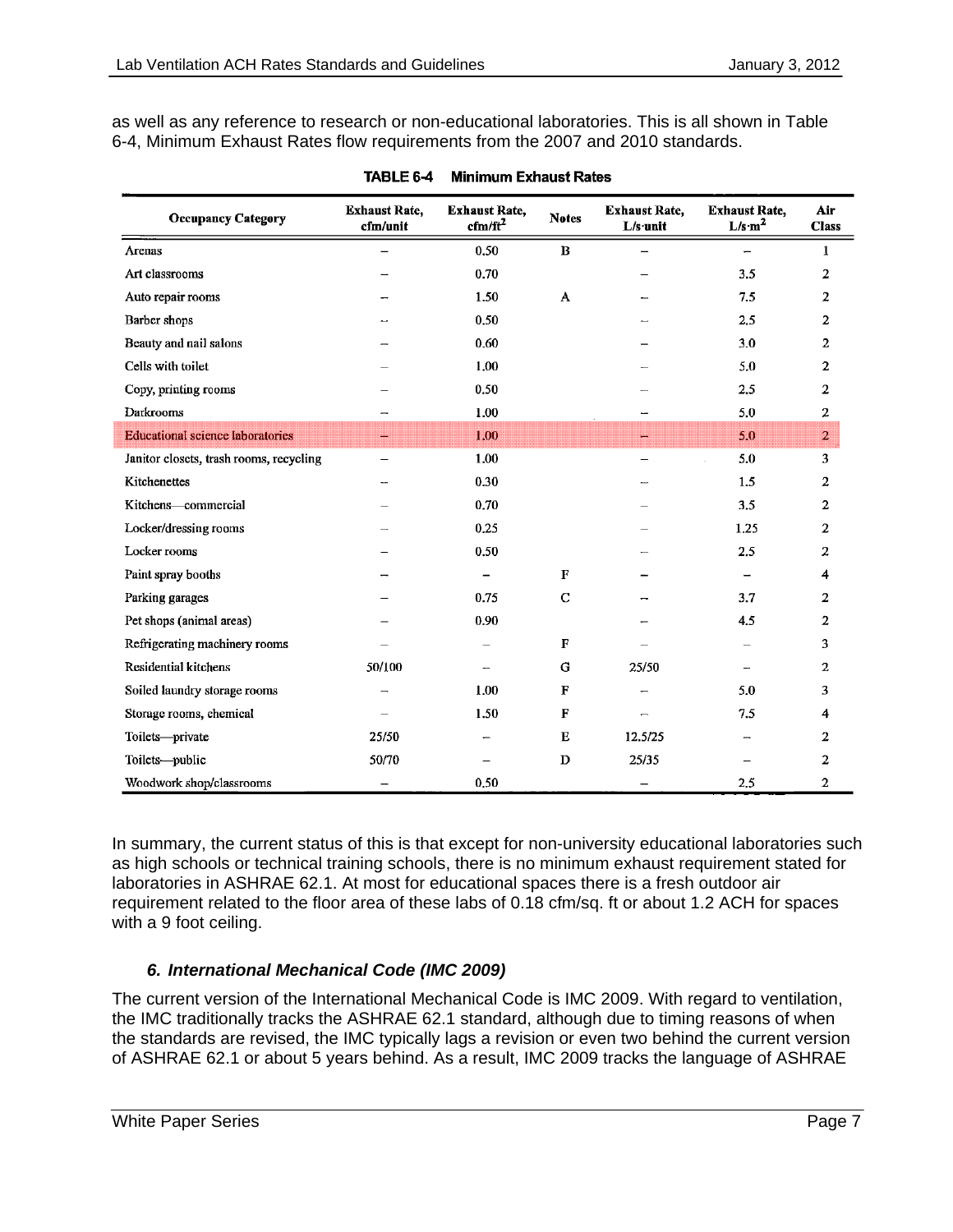<span id="page-8-0"></span>62.1-2004 (IMC 2006 tracked the language of ASHRAE 62.1-2001) and even includes tables 6-1 & 6-4 which are reprinted together as Table 403.3.

This table includes the above mentioned 2004 version reference to educational science laboratories with its rate of 0.18 cfm/sq. ft. or again about 1.2 ACH for spaces with a 9 foot ceiling along with the 1 cfm/sq. ft. exhaust reference. Again, as noted above, this designation is directly out of ASHRAE 62.1-2004 and was meant to refer to high schools or technical training schools and was later revised in the ASHRAE 62.1-2007 standard. The next version of the IMC which will be IMC 2012 will no doubt pick up the new language of ASHRAE 62.1-2007.

In the meantime, it is also important to note that even if there were ambiguity as to what the term, educational science laboratories refers to, there are means within the IMC 2009 to cover exceptions to Table 403.3 values. IMC 2009 states in section 403.2, as noted below, that if a registered design professional can demonstrate that their design will prevent the maximum contaminant concentration from exceeding that obtainable with the table values (1cfm/sq. ft. or about 6 ACH) then the minimum airflow rate can be reduced to a lower ventilation rate in accordance with this design. As a result demand based control, which will typically provide at least 8 ACH or more of fresh air and exhaust ventilation when contaminants are sensed in the lab area, provides another accepted means of compliance.

*403.2 Outdoor air required: The minimum outdoor airflow rate shall be determined in accordance with Section 403.3. Ventilation supply systems shall be designed to deliver the required rate of outdoor airflow to the breathing zone within each occupiable space.* 

*Exception: Where the registered design professional demonstrates that an engineered ventilation system design will prevent the maximum concentration of contaminants from exceeding that obtainable by the rate of outdoor air ventilation determined in accordance with Section 403.3, the minimum required rate of outdoor air shall be reduced in accordance with such engineered system design.* 

# *7. ASHRAE HVAC Applications Handbook, Chapter 14/16: Laboratories*

ASHRAE publishes a set of four handbooks that embody good design practices and information of assistance to HVAC engineers. Laboratory design practices are covered in the HVAC Applications Handbook. The previously current version was 2007 (laboratories were in Chapter 14) with a new revision that was published and released in June of 2011 (laboratories are now in Chapter 16). Substantial changes were made in the 2011 version covering laboratory ventilation recommendations and control approaches relative to ventilation.

In the prior (2007) version of the lab chapter, the discussion concerning lab and animal facility ventilation was more prescriptive but still open to allow the use of different ACH rates as appropriate for the situation as shown below:

# *2007 ASHRAE HVAC Applications, Chapter 14 on lab and animal ventilation rates:*

*Minimum airflow rates are generally in the range of 6 to 10 air changes per hour when the space is occupied; however, some spaces (e.g., animal holding areas) may have minimum airflow rates established by specific standards or by internal facility policies. For example, the National Institutes of Health (NIH 1999a, 1999b) recommend a minimum of 6 air changes per hour for occupied laboratories but a minimum of 15 air changes per*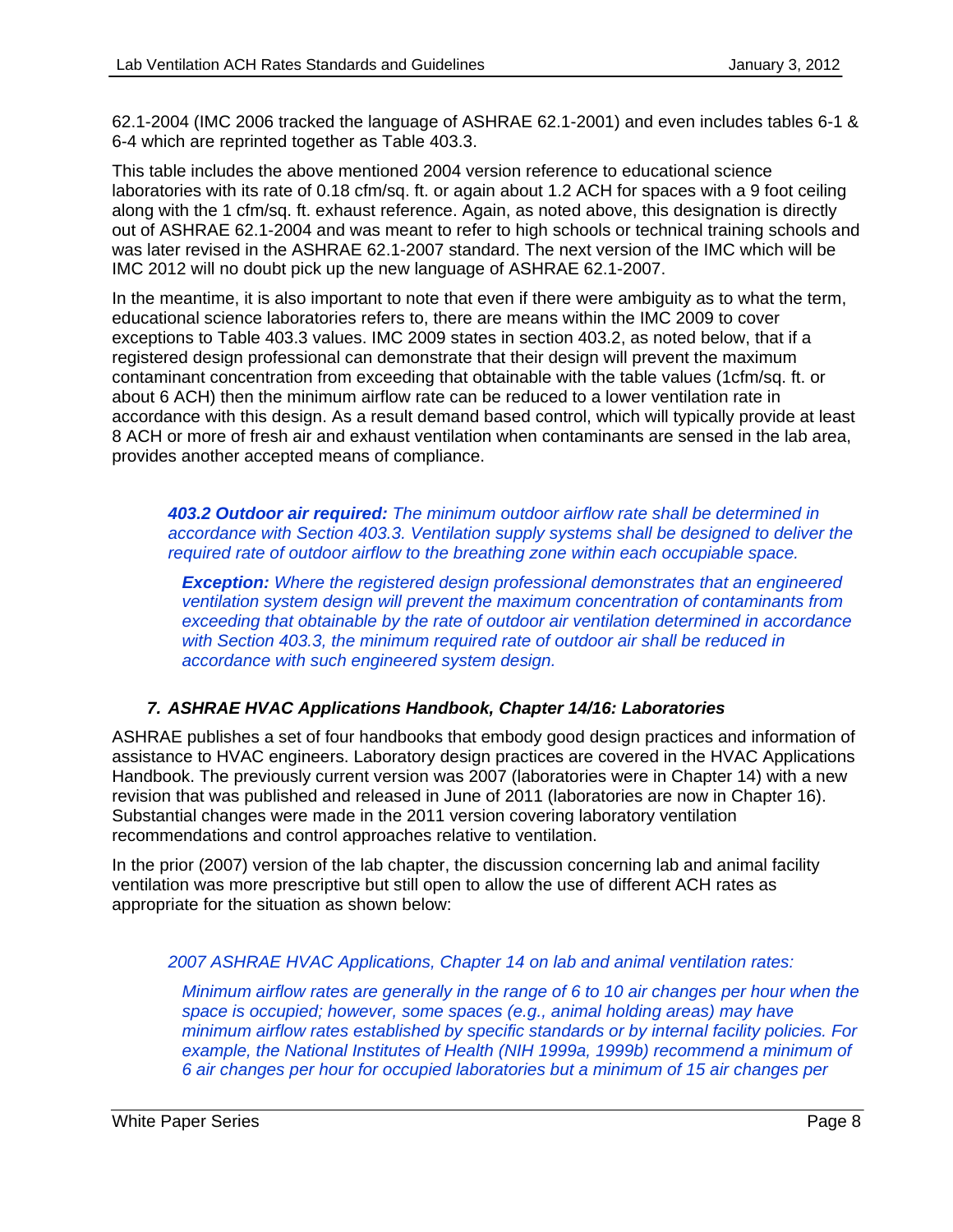*hour for animal housing and treatment areas. The maximum airflow rate for the laboratory should be reviewed to ensure that appropriate supply air delivery methods are chosen such that supply airflows do not impede the performance of the exhaust devices.* 

Specifically with respect to animal facilities the language was as follows that recognized that prescriptive language had flaws:

#### *2007 ASHRAE HVAC Applications, Chapter 14 specific to animal ventilation rates:*

*A guideline of 10 to 15 outside air changes per hour (ach) has been used for secondary enclosures for many years. Although it is effective in many settings, the guideline does not consider the range of possible heat loads; the species, size, and number of animals involved; the type of bedding or frequency of cage changing; the room dimensions; or the efficiency of air distribution from the secondary to the primary enclosure. In some situations, such a flow rate might overventilate a secondary enclosure that contains few animals and waste energy or underventilate a secondary enclosure that contains many animals and allow heat and odor to accumulate.* 

With respect to energy efficiency, the 2007 lab chapter did not provide much guidance in the area of ventilation rates and referred to the general use of variable air volume (VAV) fume hoods as well as night setback control of lab room ventilation flows to reduce minimum air change rates when the lab was unoccupied. With respect to occ/unocc strategy there was a general reference to the need to consider the safety and function of the laboratory but these concerns were not detailed in any meaningful way:

#### *2007 ASHRAE HVAC Applications, Chapter 14 on energy efficiency:*

*Energy can be used more efficiently in laboratories by reducing exhaust air requirements. One way to achieve this is to use variable volume control of exhaust air through the fume hoods to reduce exhaust airflow when the fume hood sash is not fully open. Any airflow control must be integrated with the laboratory control system, described in the section on Control, and must not jeopardize the safety and function of the laboratory.* 

*Another energy-efficiency method uses night setback controls when the laboratory is unoccupied to reduce exhaust volume to one quarter to one-half the minimum required when the laboratory is occupied. Timing devices, sensors, manual override, or a combination of these can be used to set back the controls at night. If this strategy is a possibility, the safety and function of the laboratory must be considered, and appropriate safety officers should be consulted.*

The current 2011 version of the ASHRAE HVAC Applications Handbook Chapter on Laboratories makes some significant changes to the language on lab ventilation rates and practices for energy efficiency. With respect to minimum laboratory ventilation rates, the first paragraph reviewing Chapter 16 follows the new performance based language of AIHA/ANSI Z9.5. The second paragraph gives some guidance on how rates might be selected and references both some Computational Fluid Dynamics (CFD) research as well as empirical university research performed at Yale University on lab spills and the impact of different air change rates. The final paragraph describes an alternate recommended approach to dilution ventilation that is referred to as active sensing of lab air quality (also known as Demand Based Control).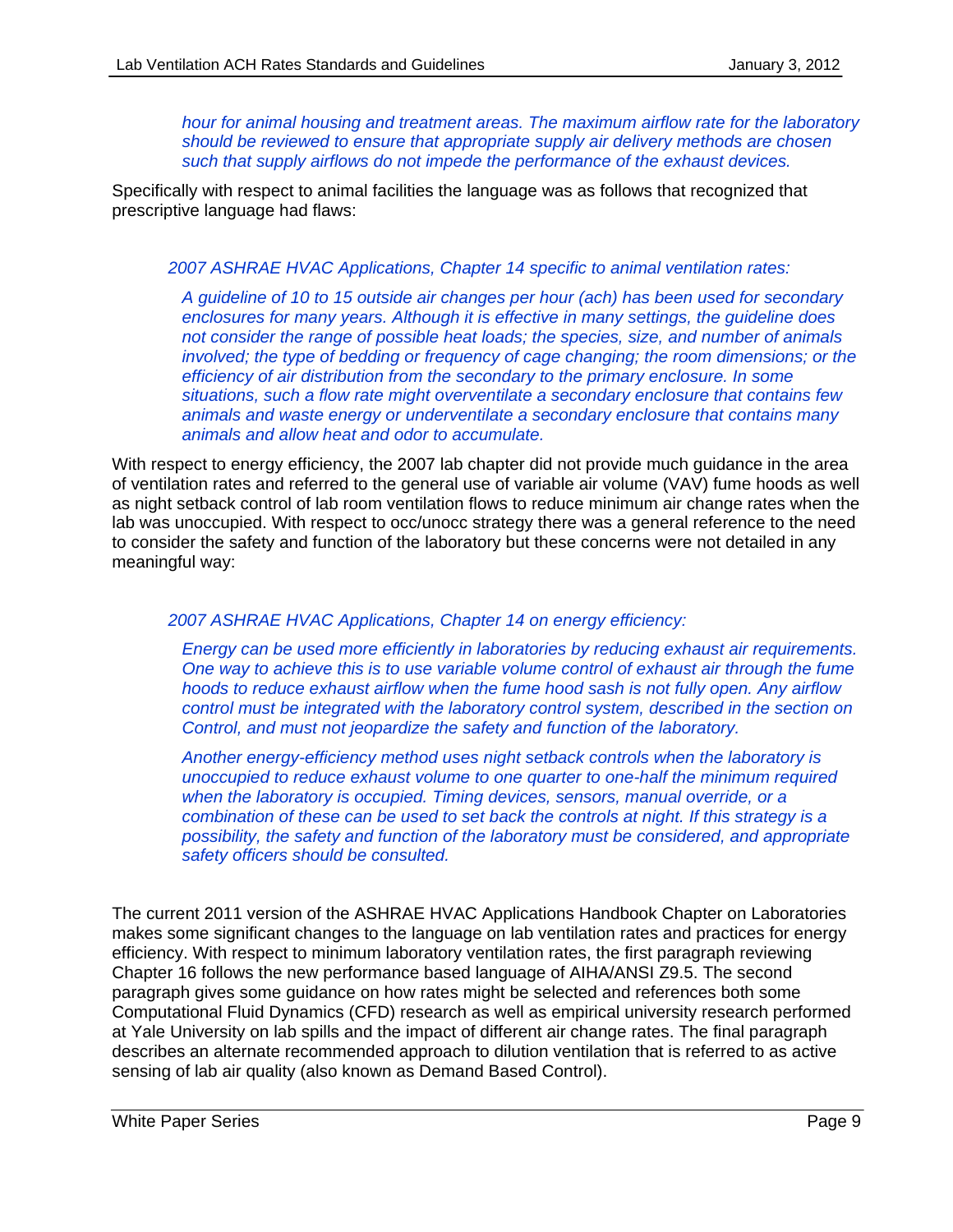*2011 ASHRAE HVAC Applications, Chapter 16 on lab ventilation rates:* 

*Minimum ventilation rates should be established that provide a safe and healthy environment under normal and expected operating conditions. The dilution ventilation provided by this airflow is no substitute for the containment performance of a laboratory fume hood or other primary containment device regardless of the room ventilation rate. The appropriate ventilation rate for clearing a room of fugitive emissions or spills varies significantly based on the amount of release, the chemical's evaporation rate and hazard level, and ventilation system effectiveness.* 

*Fixed minimum airflow rates in the range of 6 to 12 air changes per hour (ach) when the space is occupied have been used in the past. However, recent university research (Klein et al. 2009) showed a significant increase in dilution and clearing performance by increasing the air change rate from 6 to 8 ach with diminishing returns above 12 ach. Similarly, CFD research (Schuyler 2009) showed that increasing the lab's dilution ventilation rate from 4 to 8 ach reduced the background contaminant level by greater than a factor of 10. This indicates that minimum ventilation rates at the lower end of the 6 to 12 ach range may not be appropriate for all laboratories. Minimum ventilation rates should be established on a room-by-room basis considering the hazard level of materials expected to be used in the room and the operation and procedures to be performed. As the operation, materials, and hazard level of a room change, an increase or decrease in the minimum ventilation rate should be evaluated.* 

*Active sensing of air quality in individual laboratories (Sharp 2010) is an alternative approach for dealing with the variability of appropriate ventilation rates, particularly when energy efficiency is important or when less may be known about the hazard level. With this approach, the minimum airflow rate is varied based on sensing the laboratory's actual air quality level or "air cleanliness." Sensors used to determine air quality should be evaluated for their ability to detect chemicals being used in the space. When air contaminants are sensed in the laboratory above a given threshold, the minimum air change rate is increased proportionally to an appropriate level to purge the room. When the air is "clean" and contaminants are below the previously mentioned threshold, lower minimum airflow rates may be appropriate. Extensive studies of lab room environmental conditions (Sharp 2010) have shown that the air in labs is typically "clean" over 98% of the time.*

With respect to animal facility ventilation the new language of the 2011 version has some additional text so that it now more closely tracks the language of the Institute for Laboratory Animal Research (ILAR) Guidelines as stated in the 7th edition of "*The Guide for the Care and Use of Laboratory Animals".* 

*2011 ASHRAE HVAC Applications, Chapter 16 on animal ventilation rates:* 

*A guideline of 10 to 15 outdoor air changes per hour (ach) has been used for secondary enclosures (animal holding rooms) for many years. Although it is effective in many settings, the guideline does not consider the range of possible heat loads; the species, size, and number of animals involved; the type of bedding or frequency of cage changing; the room dimensions; or the efficiency of air distribution from the secondary to the primary enclosure. In some situations, such a flow rate might overventilate a secondary enclosure*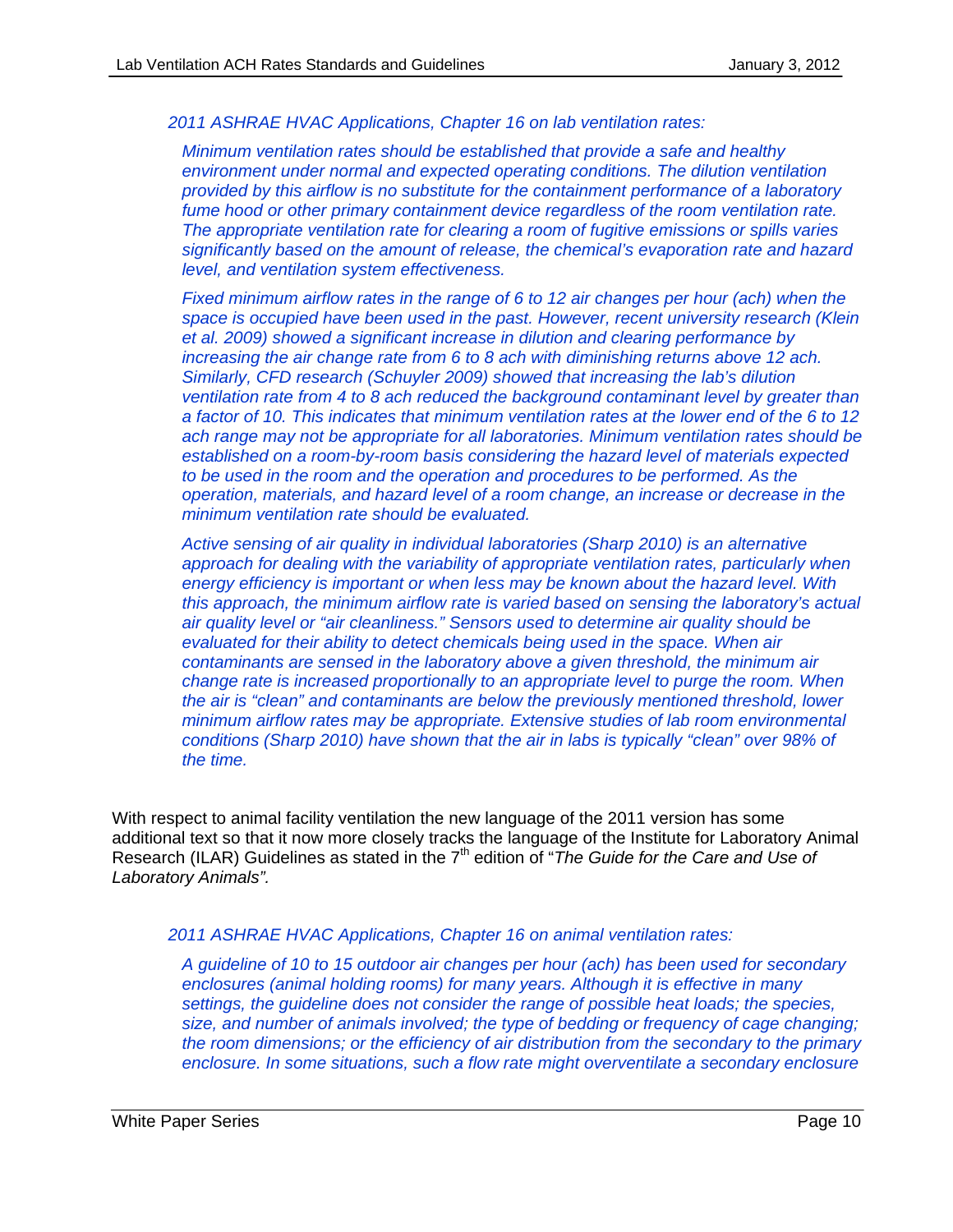*that contains few animals and waste energy or underventilate a secondary enclosure that contains many animals and allow heat and odor to accumulate. As such, lower ventilation*  rates might be appropriate in the secondary enclosure or room, provided that they do not *result in harmful or unacceptable concentrations of toxic gases, odors or particles. Active sensing of contaminants in the secondary enclosure and varying the air change rates based on the room environmental conditions is one approach that can be considered to meet these requirements in a more energy efficient manner.* 

With respect to the section on lab energy efficiency some major changes were made in the 2011 chapter with respect to control practices for ventilation rates, specifically the real time sensing of contaminants in the lab room environment (Demand Based Control). Additionally, the new fume hood minimum flow rate recommendations for variable air volume fume hoods (AIHA/ANSI Z9.5) are mentioned:

#### *2011 ASHRAE HVAC Applications, Chapter 16 on FH min flows & ventilation rate control:*

*Energy can be used more efficiently in laboratories by reducing exhaust air requirements. One way to achieve this is to use variable volume control of exhaust air through the fume hoods to reduce exhaust airflow when the fume hood sash is not fully open. Recent changes in NFPA Standard 45 and ANSI/AIHA Standard Z9.5 allow the use of a much lower fume hood minimum flow rate with variable-volume hoods (as low as about 100 cfm for a traditional 6 ft hood when the sash is closed), depending on the system design and aspects of laboratory operations. Any airflow control must be integrated with the laboratory control system, described in the section on Control, and its setting and operation must not jeopardize the safety and function of the laboratory.* 

*Reducing ventilation requirements in laboratories and vivariums based on real-time sensing of contaminants in the room environment offers opportunities for energy conservation. This approach can potentially safely reduce lab air change rates to as low as 2 ach when the lab air is "clean" and the fume hood exhaust or room cooling load requirements do not require higher airflow rates. Research by Sharp (2010) showed that lab rooms are on average "clean" of contaminants in excess of about 98% of the time.* 

Additionally, new more specific language with respect to occ/unocc control of lab air change rates was included to cover safety concerns with this approach relating to the time it takes to flush out a space when air changes are being varied without an active sensing approach:

#### *2011 ASHRAE HVAC Applications, Chapter 16 on Occupied/Unocc ventilation rate control:*

*Setback controls that reduce ventilation rates when the laboratory is unoccupied can also reduce energy consumption. Timing devices, sensors, manual override, or a combination of these can be used to set back the controls at night. There should be no entry into the laboratory during unoccupied setback times and occupied ventilation rates should be engaged possibly 1 h or more in advance of occupancy to properly dilute any contaminants. If this strategy is used, the safety and function of the laboratory must be considered, and appropriate safety officers should be consulted.*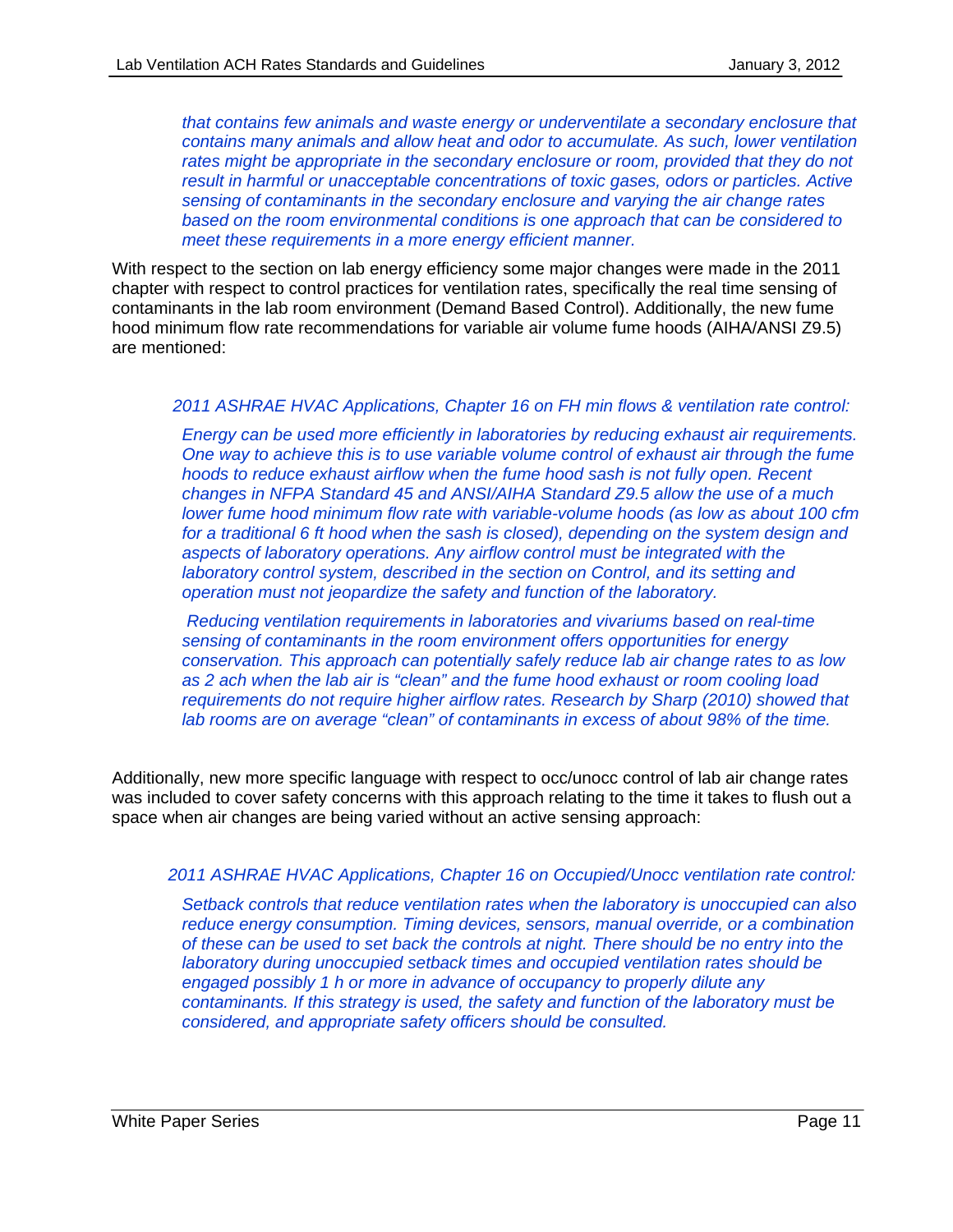## *8. European Ventilation Code Information*

<span id="page-12-0"></span>Europe has no specific recommendations regarding laboratory air change rates other than a German DIN standard that is generally followed by central Europe. This standard is DIN 1946-7 *"Ventilation and air conditioning - Part 7: Ventilation systems in laboratories".* This standard includes a recommendation but not a requirement for minimum lab ventilation of 25 m<sup>3</sup>/hr./m<sup>2</sup>. This minimum ventilation flow recommendation corresponds to about 9.1 ACH for a 9 foot ceiling or an 8.2 ACH rate for a 10 foot ceiling space. The common interpretation of this standard is that lower air flow rates can be used if there is appropriate engineering justification for another technique or approach that can also maintain good lab air quality conditions. A rough translation of the appropriate section of this German language standard is as follows:

*The air conditioning system must be designed based on this standard for an exhaust gas*  volume flow results of 25 m<sup>3</sup>/hr./m<sup>2</sup>, based on the laboratory floor space. Depending on *the exhaust needs of the technical facilities and other special requirements, this basis can be significantly higher.* 

*This flow value for a given laboratory space may be reduced from a design or operating basis, if a risk assessment indicates that the reduced exhaust air flow rate will be adequate and effective for the long term planned activities of the laboratory space. Such reduction of exhaust gas volume flow or use restrictions must be documented and marked at the entrance to the laboratory.* 

For those who know German, the exact text of this section of the standard is as follows:

*5.3.3 Abluftvolumenstrom für Laborräume* 

*Als Planungsgrundlage für die Auslegung muss die RLT-Anlage so bemessen sein, dass sich ein Abluftvolumenstrom von 25 m3/(m2 .h) ergibt, bezogen auf die Labornutzfläche (siehe 3.2). Abhängig vom Bedarf ablufttechnischer Einrichtungen und besonderer Anforderungen kann diese Auslegungsgrundlage deutlich höher sein.* 

*Dieser Wert darf nutzungsspezifisch in Planung oder Betrieb niedriger gewählt werden, wenn eine Gefährdungsbeurteilung ergibt, dass der niedrigere Abluftvolumenstrom für die vorgesehenen Tätigkeiten im Labor dauerhaft ausreichend und wirksam ist. Solche Absenkungen des Abluftvolumenstroms oder Nutzungseinschränkungen müssen dokumentiert und am Eingang zum Labor gekennzeichnet sein (siehe Abschnitt 9).* 

*ANMERKUNG Bei nicht absehbaren Nutzungsänderungen, z. B. in Forschungslaboratorien, ist von niedrigeren Abluftvolumenströmen als Planungsgrundlage abzuraten. Dies bedeutet keine Festlegung für den späteren Betrieb.* 

*Bei der Ermittlung des Abluftvolumenstroms für den Laborraum müssen alle Teilabluftvolumenströme, z. B. von Abzügen oder Sicherheitsschränken, berücksichtigt werden.*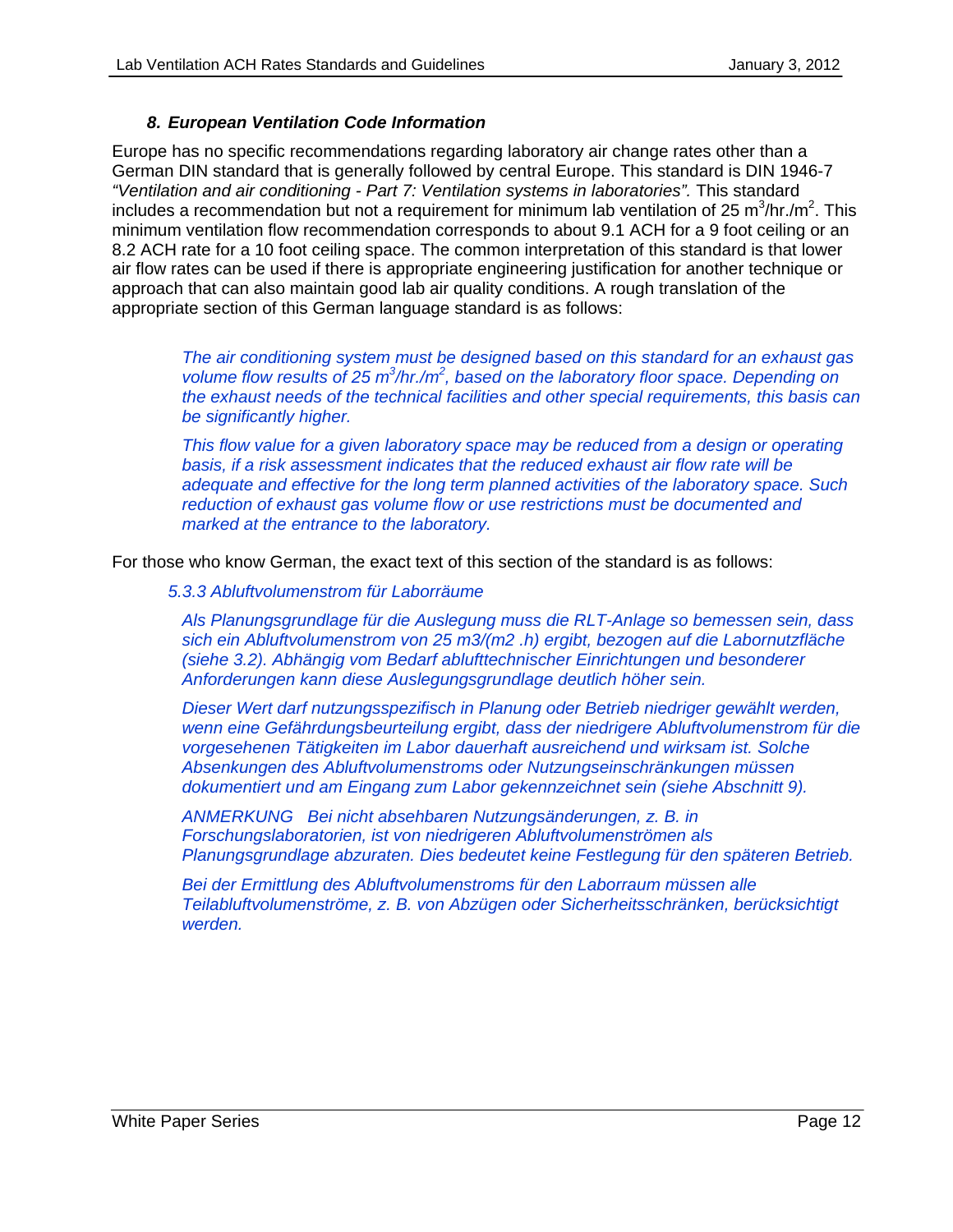# <span id="page-13-0"></span>**4.0 Laboratory Spill Test Performance and Conclusions**

In terms of actual scientific evidence that provides some basis for the effectiveness of air change rates, there has been empirical research performed by Yale University on ACH effectiveness from actual lab spill testing.

# *1. Yale Article Published in the Journal of Chemical Health and Safety*

A Chemical Health and Safety Journal article: *Klein, R.,C. King, A. Kosior. 2009. "Laboratory air quality and room ventilations rates." Journal of Chemical Health & Safety (9/10)* presents some interesting data and conclusions regarding the efficacy of lab air change rates. Testing was done using actual lab spill tests with different air change rates. The figure below provides an example of some of their test results, specifically, the chemical concentrations generated from small spills of diethyl ether at floor level under varying ACH rates, as measured by photoionization detection from the exhaust duct centerline:



Based on their testing, the Yale group's relevant conclusions were as follows:

*This work reinforces the recognition that no single ACH rate is appropriate for all rooms, contaminants, or operations. It also reminds practitioners that ACH rates cannot simply be lowered below original design specifications without consideration of the engineering and safety implications of the change. Of the ACH rates evaluated, the greatest relative improvement in chemical concentration and clearance time from the room, whether under spill or continuous bench-top emission conditions, occurred between 6 and 8 ACH, with diminishing returns for rates greater than 12 ACH. This suggests that ACH rates much above 12 are generally unnecessary while those below about 8 warrant careful consideration, with lower levels suitable for low hazard operations and during periods of inactive non-occupancy*.